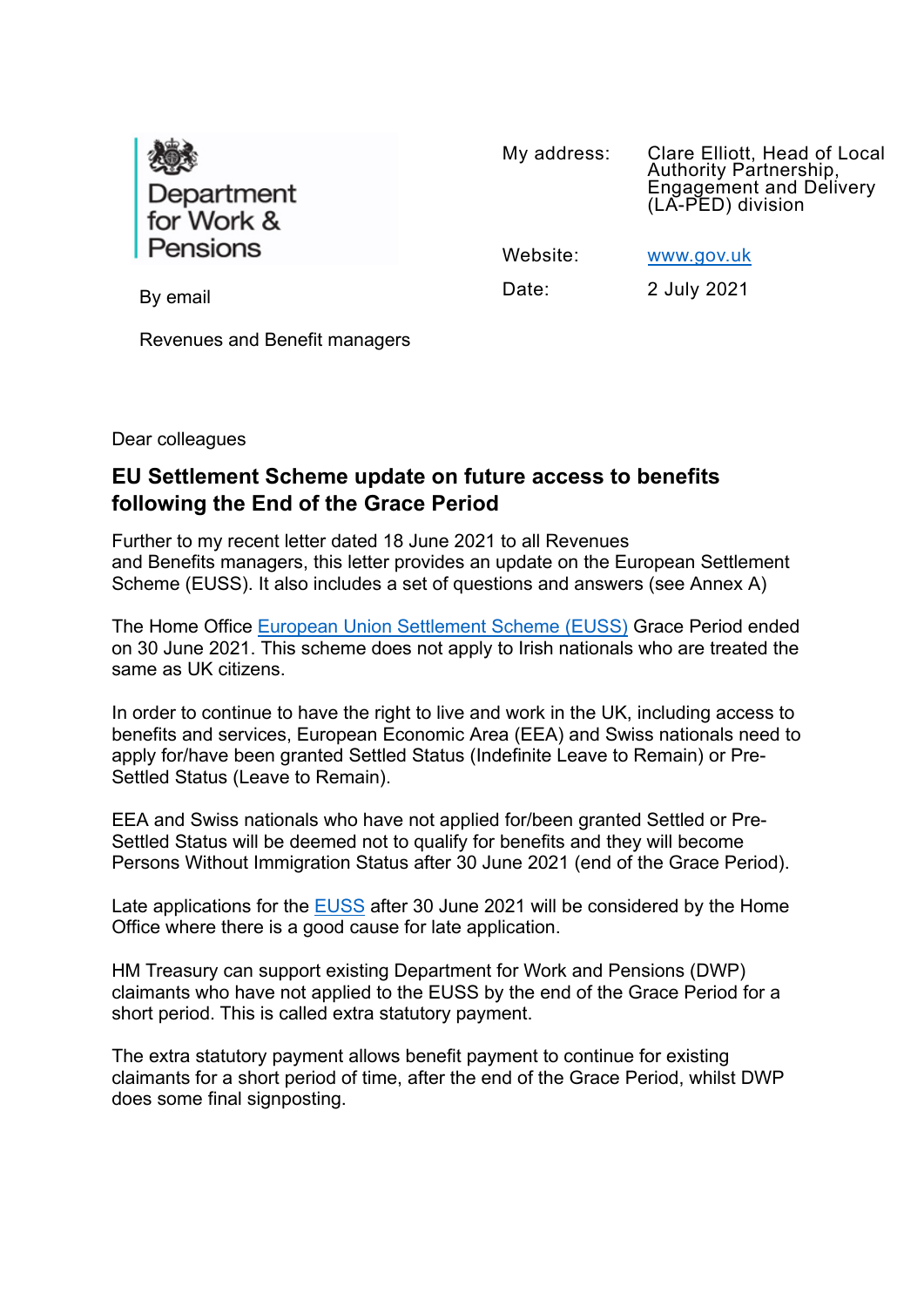## **New Claims to Housing Benefit made from EEA/Swiss Nationals from 1 July 2021**

EEA/Swiss nationals must have an Immigration Status or have applied for EUSS to make a Housing Benefit (HB) claim where the date of claim is 1 July 2021 or later.

Existing Habitual Residency Tests rules will apply where appropriate.

#### **Existing claimants - Data matching exercise**

In March 2021, the Home Office ran a scan of current HB claimants against Home Office data to identify any EEA and Swiss nationals who do not have an EUSS status.

Letters were then issued through automatic mailing between 14 May 2021 to 28 May 2021 to those claimants informing them of the need to apply for a status before the end of the Grace Period.

On 1 July 2021, a further data match exercise was conducted by the Home Office. The Home Office will now write to all EEA and Swiss nationals who have still not applied for their EUSS status and prompt the customer to urgently contact the Home Office and apply or risk their benefit payments being stopped.

The data matching letters are due to be issued mid-July 2021 by automatic mailing to all DWP and HB claimants who have not applied to EUSS.

## **DWP additional signposting**

DWP will issue a final letter to all DWP and HB claimants in September 2021 to ensure that they understand the requirement to make a late application for EUSS.

The claimant will also be advised that their benefit will be disallowed where no EUSS application is made.

If there is still no application made within one month, then benefits will be suspended after any 'business as usual' processes looking at potential vulnerability are considered.

Following suspension, the claimant will have a further month to make an application for EUSS.

If a claimant subsequently applies for EUSS within this month then extra statutory payments can continue until a final immigration decision is made.

If the claimant does not apply for EUSS within this month then extra statutory payments will cease and their claim will be terminated as they will be treated as a Person Subject to Immigration Control.

If a claimant appeals against an EUSS decision they can continue to receive extra statutory payments until the outcome of the appeal is known.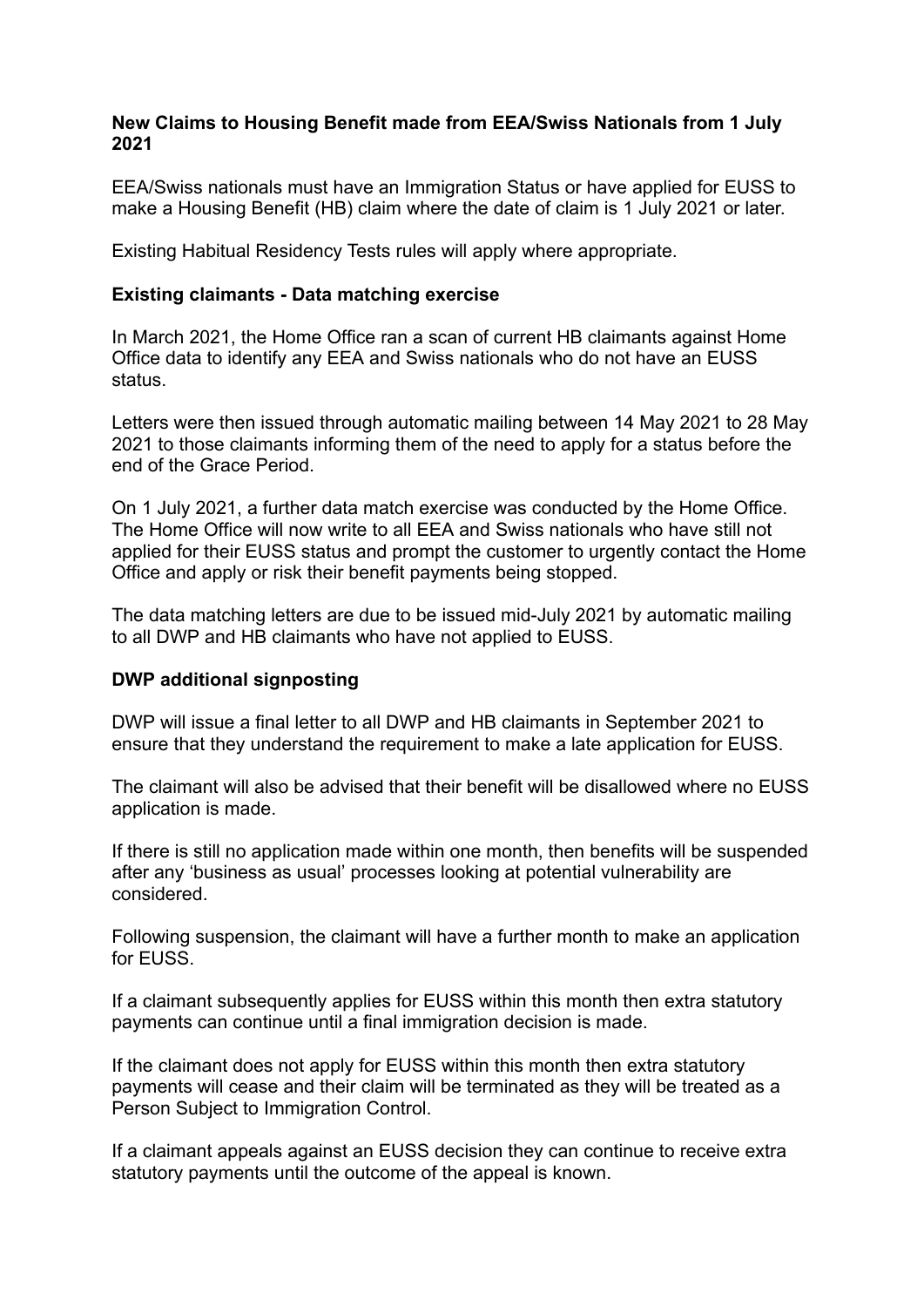We are currently working to allow LA access to the "Get Home Office Data" feature in Searchlight, we will provide a further update on the progress of this work as soon as we have it.

## **Additional customer support**

The Home Office have put in place supportive options for applicants to the EUSS as below:

## **Helpline**

• EUSS helpline where customers can apply and have questions answered: **Tel: 0300 123 7379**. (Open: Monday to Friday, excluding bank holidays, 8am to 8pm. Saturday and Sunday, 9:30am to 4:30pm) Find out [about](https://www.gov.uk/call-charges) call [charges.](https://www.gov.uk/call-charges)

## **Digital Access Centres**

The Home Office is partnering with digital centres to support digitally excluded people. [Get help with your online Home Office application](https://www.gov.uk/assisted-digital-help-online-applications) 

• **'We Are Digital'** - [visa@we-are-digital.co.uk](mailto:visa@we-are-digital.co.uk) Telephone: 03333 445 675, Monday to Friday, 9am to 6pm. Find out about call [charges](https://www.gov.uk/call-charges)

## **Community partners**

• There is a contracted support service to provide 121 support in applying. The service is run by local authorities, charities and community groups around the UK. A post code checker helps applicants find their nearest centre. [Get help](https://www.gov.uk/help-eu-settlement-scheme)  [applying to the EUSS](https://www.gov.uk/help-eu-settlement-scheme) 

## **EU language translations**

• [EUSS translated information materials](https://www.gov.uk/government/collections/eu-settlement-scheme-translated-information-materials) support EU, EEA and Swiss nationals to apply to the EUSS. They are provided in 26 EU languages, including Welsh and Irish.

If you have any queries please email

Yours faithfully

InnA

**Clare Elliott**  Head of LA-PED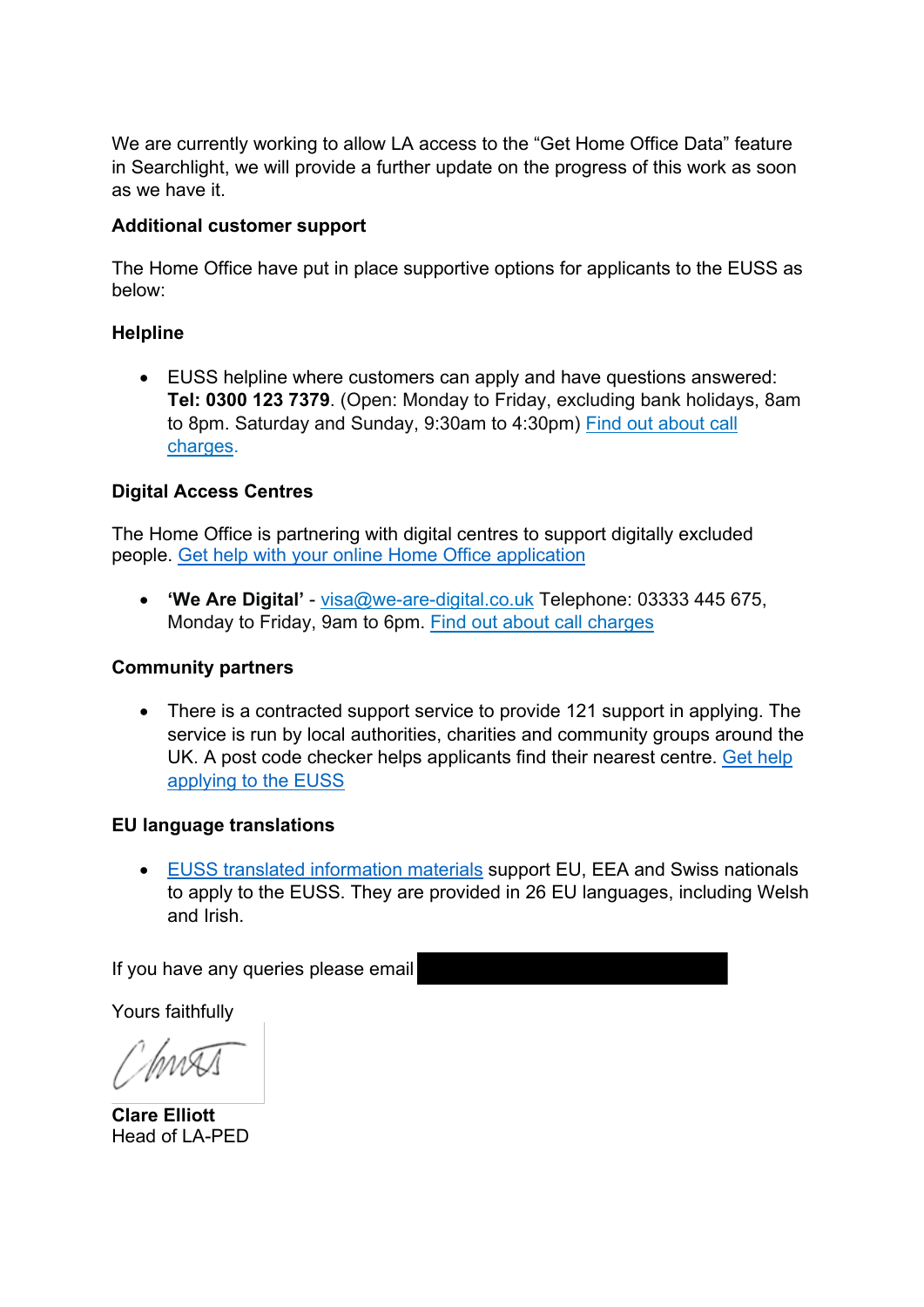## **Questions and answers - Post Grace period**

**Q1.** I am a British/Irish citizen. Do I need to apply to the EU Settlement Scheme?

A1**.** No. If you are a British or Irish citizen, you do not need to apply to the EU Settlement Scheme.

**Q2.** I have applied to the EU Settlement Scheme but have not yet been given a decision. Can I make a claim to benefits?

A2**.** Yes. You can make a new claim for benefit as long as the application to EUSS was made on or before 30 June 2021. You will be paid the benefit if you meet the eligibility criteria.

**Q3.** I have applied to the EU Settlement Scheme but have not yet been given a decision. Can I carry on getting benefits?

A3**.** Yes. If you are getting benefits and have already applied to the EU Settlement Scheme, your benefits will carry on being paid while you are waiting for the outcome of your application.

**Q4.** I have been given an immigration status by the Home Office under the EU Settlement Scheme. Do I need to tell you?

A4**.** You do not need to let us know. If we need more information about your immigration status, we will contact you.

**Q5.** I have applied to the EU Settlement Scheme and have not been given an immigration status? Am I able to get benefits?

A5**.** No. If you do not have an immigration status you cannot get UK benefits. If you disagree with the Home Office decision, please contact the EU Settlement Resolution Centre as soon you can on 0300 123 7379.

**Q6.** I have applied to the EU Settlement Scheme and have not been given an immigration status. I am now appealing the decision. Am I able to get benefits?

A6**:** Yes. If you are already getting benefits and your appeal to the EU Settlement Scheme is in progress, your benefits will carry on being paid while a decision is being made as long as the application to EUSS was made on or before 30 June 2021.

**Q7.** I have applied to the EU Settlement Scheme and have not been given an immigration status. I am now appealing the decision. Can I make a new claim for benefits**?**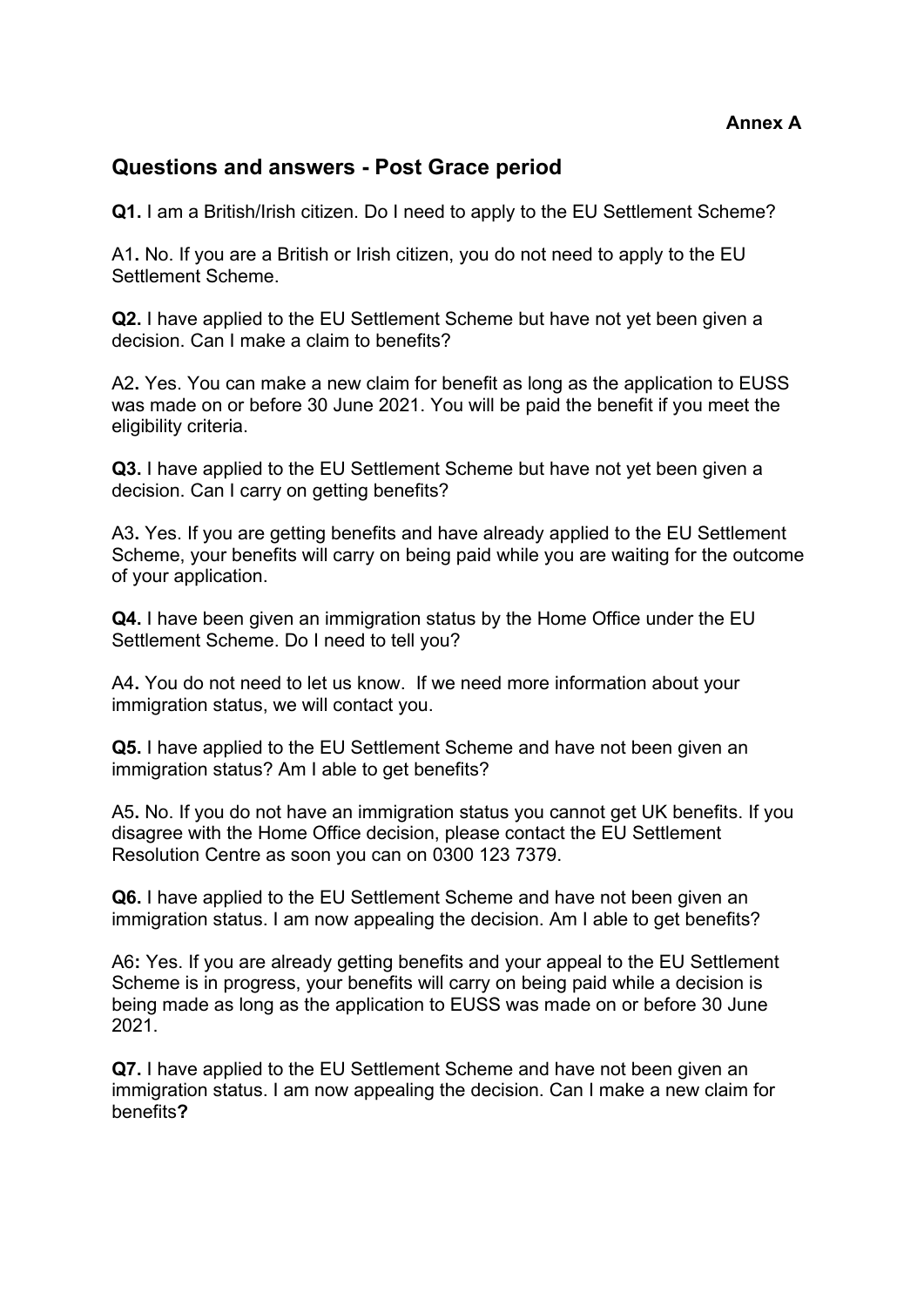A7**.** Yes. You can make a new claim for benefit as long as the application to EUSS was made on or before 30 June 2021. You will be paid the benefit if you meet the eligibility criteria.

**Q8.** I made an application to the EU Settlement Scheme but was not given an immigration status. I have no money. What can I do?

**A8.** You cannot get UK benefits or services if you do not have an immigration status.

If you think the Home Office decision about your status should be different you may be able to apply again or appeal the decision. Contact the EU Settlement Resolution Centre as soon you can on 0300 123 7379.

If this decision causes you hardship you can contact a local support organisation (e.g. Citizens advice Bureau or Welfare rights) who can provide independent help and support. You can find their details online, at your local library or in the telephone directory.

If you need help managing your money, please contact the Money Advice Service as soon as you can. They offer free independent advice about how to make the best of your money, including budgeting, savings and dealing with debt. To find out more, go to [www.moneyadviceservice.org.uk](http://www.moneyadviceservice.org.uk/)

**Q9.** I have appealed against my EU Settlement Scheme decision and have won. I am getting multiple benefits including Housing Benefit. Do I need to tell each benefit separately**?**

A9. You do not need to let us know. If we need more information about your immigration status, we will contact you.

**Q10**. I first arrived in the UK before 1 January 1973 and I am protected by the 1971 Immigration Act and may carry on getting benefits, but I have no evidence of this from the Home Office. What should I do?

A10. If you arrived in the UK before 1 January 1973 you will need to contact the Home Office as they may be able to give you evidence. If they cannot do this, then you may need to apply for Settled Status under the EU Settlement Scheme. You can contact the EU Settlement Resolution Centre on 0300 123 7379. Your benefits will carry on while your application is being considered.

**Q11.**I have Indefinite Leave to Remain in the UK. Do I need to apply to the EU Settlement Scheme?

A11.If you have indefinite leave to remain then you do not need to apply to the EU Settlement Scheme. You may need to provide evidence of your indefinite leave. You will usually have a stamp in your passport or a letter from the Home Office saying this. If you do not have this, you will need to contact the Home Office on 0300 123 7379.